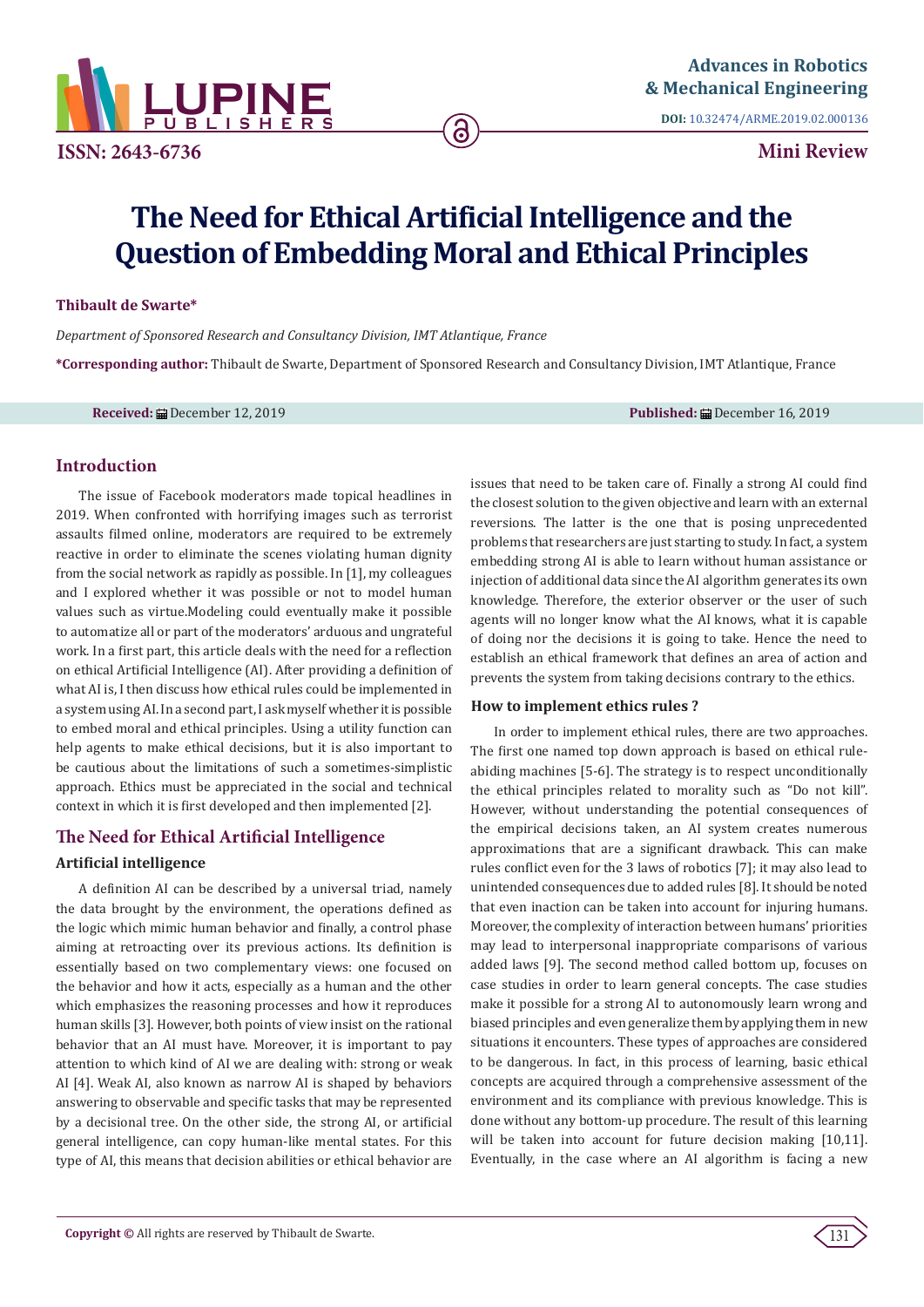situation it has not encountered before, the extrapolation without a control phase may result in perilous situations for humans [12].

# **Artificial Intelligence Embedding Moral and Ethical Principles**

A utilitarian approach of ethics consists in choosing in the case of a set of possibilities the solution that leads to the action consequently maximizing intrinsic good or net pleasure [13]. This involves quantifying Good or Evilfrom a given situation. However, certain situations supported by ethical reasons with an empirical study may prohibit the combined execution of certain actions. These complex cases are at the origin of dilemmas and the ethical principles do not make it possible to establish a preference. Therefore, autonomous agents need to be endowed with the ability to distinguish the most desirable option in the light of the ethical principles involved.

To achieve this goal, this article proposes in the following subsections a method called a utility function as a mean of avoiding ethical dilemmas.

# **Using a utility function to help agents make ethical decisions**

In order to achieve this goal, a number of solutions have been proposed [14]. One of them it the utility function, also known as objective function. This function is used to assign values to outcomes or decisions. The optimal solution is the one that maximizes the utility function.This approach based on quantitative ethics determines which action maximizes benefit and minimizes harm. Its objective is to make it possible for an AI algorithm to take the right decisions particularly when it encounters an ethical dilemma. From a mathematical point of view, the utility function takes a state or a situation as an input parameter and gives as a result an output which is a number [15]. This number is an indication of how good the given state or situation is for the agent. The agent should then make the decision that leads to the state that maximizes the utility function. For instance, let's take the case of an autonomous vehicle, and let's assume that the car is in a situation where harm is unavoidable, and that it would inevitably hit either two men on the road or crash into a wall killing the passenger it is carrying [16]. Based on our previous utilitarian ethics definition, the decision that will minimize harm is the one that will lead to kill as few people as possible. Therefore, the car should crash and kill the passenger to save the two pedestrians because the utility function of this outcome is the highest. The same reasoning applies for military drones when they have to choose between multiple outcomes that involve moral and ethical principles.

Autonomous cars embedding AI algorithms using the utility function are not yet marketed. Some models available to the general public have an autopilot mode that still requires the presence of a human being behind the steering wheel who will make a decision in case of a problem. Fully autonomous cars still ride in test environments [17]. In the near future, the people who are likely to buy this type of car will primarily be public institutions such as municipalities. For instance, the city of Helsinki is testing an autonomous bus line, RoboBusLine which carries passengers on a defined road with a limited speed and an autonomous shuttle is also in service in Las Vegas [18]. However, these are still prototypes in a test phase with an operator on board. The other customers that may be interested in using autonomous vehicles are companies that make deliveries given the advantage of automating the tasks resulting in cost reduction and efficiency. In fact, Amazon, FedEx and UPS are investigating solutions for driverless trucks. The utility function is currently under investigation as an active solution to avoid ethical dilemmas non-modifying on-policy [19]. Autonomous robots are expanding, and the aim is not only to deal with ethical dilemmas but also to reduce uncertainty by quantifying problems such as exploration or unknown mapping; both can be stochastically defined (Shannon or Rényi's entropy) [20,21]. Describing and taking actions in a world incompletely defined can be done with the help of estimators but utility functions describe the perceptual state in line with the rules, and an active strategy can hence be implemented. This is already done for robot vision for example [22].

## **Limits and dangers of the utilitarian approach**

The approach previously described and consisting in quantifying situations and assessing them with a utility function through a model has its own limits as far as strong AI is concerned. For weak AI, engineers at the design stage can implement decision trees to establish rules. They can anticipate the behavior of the AI more easily. On the other hand, as mentioned in section 2.1, advanced AI systems learn directly from the environment and adapt accordingly. By doing so, an external observer cannot always predict or anticipate the actions of such systems [23]. This is true for the Alpha Go algorithm that is taking decisions and implements strategies even experts in the game cannot understand although it leads to an optimum solution. The intelligent agent behaves like a black box whose internal functioning is unknown. This is particularly dangerous when it comes to autonomous vehicles or UAV drones that put human life at stake. Using only a utility function to decide whether or not a UAV could be used in an armed conflict could be considered as a war crime. Indeed, it is essential to test AI algorithms in different environments [23] and cover as many situations as possible before they are registered for use. This involves confronting algorithms with different situations and ensuring they behave properly by taking the most ethical decisions possible. It will then be possible to identify anomalies and correct them immediately.

# **Conclusion**

In just a few years, artificial intelligence has become a strategic issue in Europe, the USA and China. For fundamental considerations of balance of powers between that of the GAFAM on the one hand and ethics at the service of the greatest number of people on the other hand, it will be crucial to develop an "ethics in context". This is more than computational ethics and utility functions developed by economists. It will be possible to implement an embedded code of ethics using artificial ethical agents, but only if ethical principles remain submitted to a democratic deliberation involving all